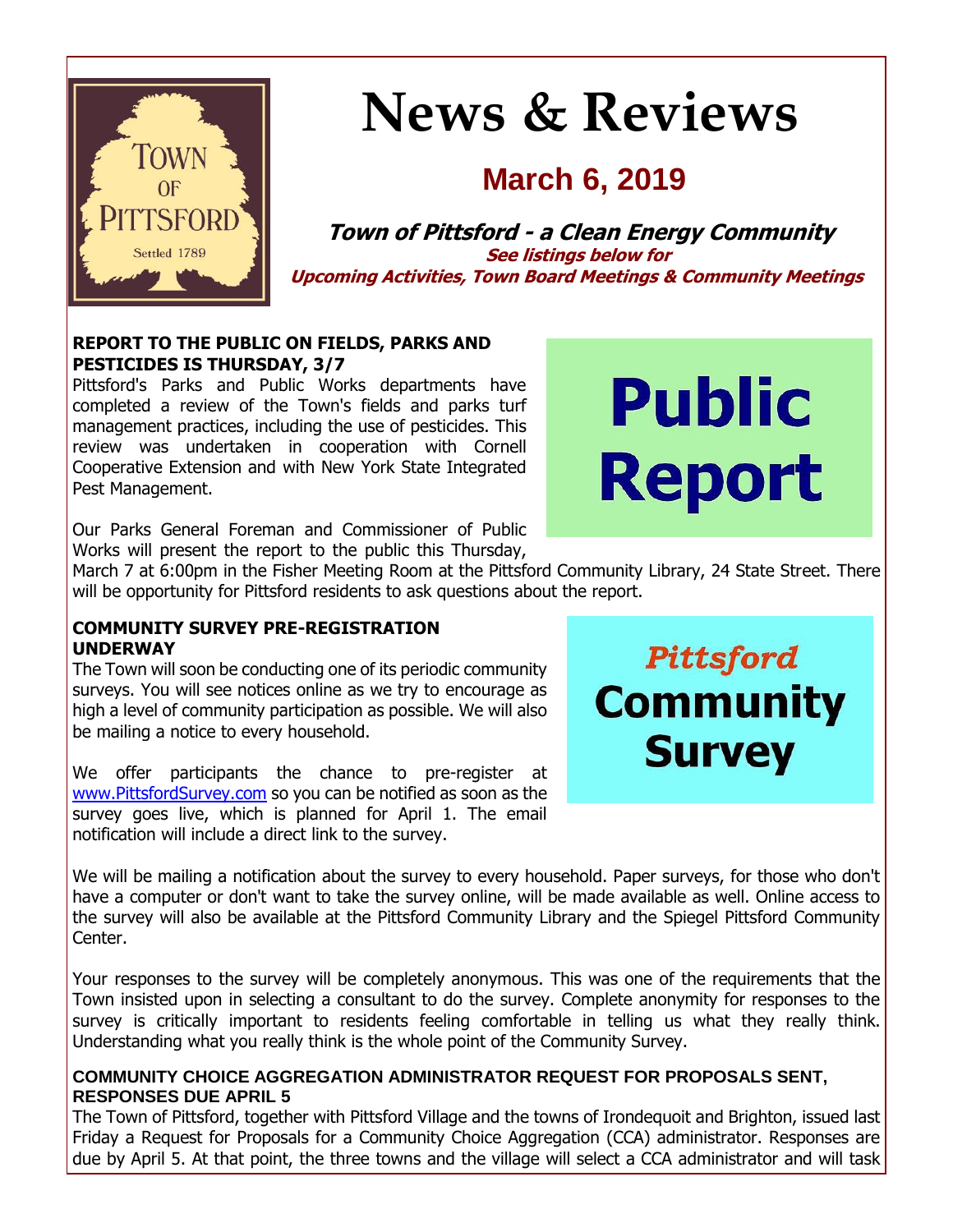the administrator to seek an electric power supplier that can provide electricity from 100% sustainable sources at a rate less than the RG&E rate.

**ROTARY'S TASTE OF PITTSFORD: DELICIOUS EVENT FOR A GOOD CAUSE - THIS MONDAY, 3/11** The Rotary Club of Pittsford will host its 16th annual fundraising event, "A Taste of Pittsford" this Monday, March 11 from 6 - 8:30PM at Nazareth College's Shults Center (4245 East Avenue). This wonderful evening out is an opportunity to enjoy a variety of tastings from area restaurants, caterers, wineries and breweries. Live music, celebrity guests, many door prizes and a wonderful silent auction make this one of our best community events - **be sure to purchase your tickets ahead of time as you can't buy them at the door!**

The event is Pittsford Rotary's largest fundraiser of the year, with proceeds going to the Pittsford Rotary Foundation. The Foundation helps support many community organizations, including the Pittsford Food Cupboard, the Pittsford Volunteer Fire Association, Pittsford Cub Scouts, Little League, and Saint's Place, and provides scholarships for students.

Participating restaurants, wineries, breweries, and Nazareth College generously donate the food, beverages and venue usage so **proceeds from ticket sales can go directly to support our Rotary's many local charitable efforts**. Over the past 15 years, this event has raised more than \$100,000 to fund the many projects and causes the Rotary Club of Pittsford supports.

Cost is \$45 per person (\$300 for a group of eight) and includes complimentary valet parking. Tickets (advance sales only) are available at Pittsford Federal Credit Union (Tobey Village), Forsythe Jewelers (Monroe Avenue), and at Canandaigua National Bank (in Pittsford Village). **You may also buy your ticket from a Pittsford Rotarian or via credit card or PayPal online at [www.pittsfordrotaryclub.org.](http://r20.rs6.net/tn.jsp?f=001rtdeGMvnc0WPK7x3BizKYy4JKud7sNyB0m965-B7x6eaGQzbnsyR9jKEbQjMasyuRmXAjtImzvVwDYSQvSsX5WGlQ1HZuKMUq1pmMT_dAY7tCCBvaQi-sRoglPI0AgdkL8WtjjMegwkGuRPvXJEufwczSe6nLa_zfUjRF0UP_HkklxZkWTMLVOcVRrNJBQl9fDKJ7rrNKVgZcONuTCLeBlk0raCTEwWZCH5h0A8mXw58CU1k_8zHiIhcOl6LRcXYIj72b9AbzFsCE-ofCE2snN4DBUpvXgFNwKKPw3ifGcF9M0GjPXferw==&c=IOa_iES8aqyodb5EoCwUvaWSC-ruqj62fWi4Yh72Nrjbm0b_iARo0g==&ch=A9clFnUrDdLNR8htiFt83OBAwCB34RmQEELsbhGbDuh_IdCPXbE0AA==)** Enjoy a full evening of pleasurable tastes and great company while supporting a great cause!

#### **WOMEN OF NOTE CONCERT THIS SUNDAY, MARCH 10 AT THE LIBRARY**

We continue our celebration of Women's History Month with a concert by "Women of Note" this Sunday, March 10 at the Pittsford Community Library. Join us at 2:00pm in the Fisher Meeting Room for a musical voyage from Ireland to Appalachia. Experience the journey of American music and its Celtic ancestry as this beautifully unique music style traveled from the Old World to the New. The program is free and open to the public; no registration required; visit the [Library's online program calendar](http://r20.rs6.net/tn.jsp?f=001rtdeGMvnc0WPK7x3BizKYy4JKud7sNyB0m965-B7x6eaGQzbnsyR9r6JsvxJYWAzYxYvTjHYaw6tQWG0p75KbVYQ_YUkFzUH6jkjQciFfwNcF2FX_n2y5M3w8sKI-QI3ajBwPOG7GgQnWD4My5BkLx8V8p5srCdURi6rr4X2sibDnj6VQniE3XRBqTIul8Kc8HcBS1_EEsAT1-RY--d9RqUuu1qVCvy2qGXkWgwDr-d-4nPlXwChVc06GSN740lJdL8Q6uXZwG3KWKjYvEdEBq7lswev4vYQ5xGARWpfsRkR-Y9O5pAfwEvV5Y2dg00ZoiWbUrr-OZyAmZI5suIi8EL2bYtGu32KfAT_ND0z4AvhhA2NUDAcmmtVqVRLlTo0jHWU8jua1APkiVGZ4RyqJSol814PW1YG&c=IOa_iES8aqyodb5EoCwUvaWSC-ruqj62fWi4Yh72Nrjbm0b_iARo0g==&ch=A9clFnUrDdLNR8htiFt83OBAwCB34RmQEELsbhGbDuh_IdCPXbE0AA==) for more information or call the Library at 249-5481.

The Pittsford Community Library is located at 24 State Street. For information about other upcoming Library programs, visit the [Library's online program calendar](http://r20.rs6.net/tn.jsp?f=001rtdeGMvnc0WPK7x3BizKYy4JKud7sNyB0m965-B7x6eaGQzbnsyR9r6JsvxJYWAzYxYvTjHYaw6tQWG0p75KbVYQ_YUkFzUH6jkjQciFfwNcF2FX_n2y5M3w8sKI-QI3ajBwPOG7GgQnWD4My5BkLx8V8p5srCdURi6rr4X2sibDnj6VQniE3XRBqTIul8Kc8HcBS1_EEsAT1-RY--d9RqUuu1qVCvy2qGXkWgwDr-d-4nPlXwChVc06GSN740lJdL8Q6uXZwG3KWKjYvEdEBq7lswev4vYQ5xGARWpfsRkR-Y9O5pAfwEvV5Y2dg00ZoiWbUrr-OZyAmZI5suIi8EL2bYtGu32KfAT_ND0z4AvhhA2NUDAcmmtVqVRLlTo0jHWU8jua1APkiVGZ4RyqJSol814PW1YG&c=IOa_iES8aqyodb5EoCwUvaWSC-ruqj62fWi4Yh72Nrjbm0b_iARo0g==&ch=A9clFnUrDdLNR8htiFt83OBAwCB34RmQEELsbhGbDuh_IdCPXbE0AA==) or call 249-5481.

# **SENIORS ST. PATRICK'S DAY LUNCH WITH MUSIC BY JOHN DADY THIS TUESDAY, MARCH 12**

Seniors, celebrate the spirit of St. Patrick's Day with a wonderful Irish sing-along with John Dady - one of our favorites! - and a special Irish meal this Tuesday (March 12) at 12noon in the VanHuysen Community Room at the Spiegel Pittsford Community Center. Lunch includes loaded Reuben casserole, magical maple carrots and Luck o' the Irish brownies for dessert - plus mirth and music with the lovely Mr. Dady! Cost is \$6.00 per person; **registration and payment is required in advance**. For more information and to make your reservation, stop by the Pittsford Seniors Office in the Community Center or call 248-6235.

The Town of Pittsford's Community Center is located at 35 Lincoln Avenue. To learn more about all of our wonderful programs for seniors [click here to visit the Seniors page](http://r20.rs6.net/tn.jsp?f=001rtdeGMvnc0WPK7x3BizKYy4JKud7sNyB0m965-B7x6eaGQzbnsyR9vmBrF9QX2Qh8Rmqp1iRwa2i3jgM44uarhffCo2hp1egYs48sTHQ-dMbwww4HITR-ucvcVSurvRtA9gAWkg9m6TFVeJU3A-Ok3dI-rivfdapkIH2AMUfI6I-yYtCZqUBEHworiCige3rDvTE1v6oMVa3vl8VUP6TyRcpw_skk_DFHIQqIYhjOWkBXTxyoDISmRwjvIob1LGBCW7H-DoNx2swwN9vi_D4tEOGLvo1AM4HMZziiEtvesr4tGm6CebZT2L6jJU_t7fS&c=IOa_iES8aqyodb5EoCwUvaWSC-ruqj62fWi4Yh72Nrjbm0b_iARo0g==&ch=A9clFnUrDdLNR8htiFt83OBAwCB34RmQEELsbhGbDuh_IdCPXbE0AA==) on the Town website or read our Seniors [program info brochure online.](http://r20.rs6.net/tn.jsp?f=001rtdeGMvnc0WPK7x3BizKYy4JKud7sNyB0m965-B7x6eaGQzbnsyR9oeg8nYG4wjww2xK_lpBP6BXCPv6ezceqPDqkOXtxrlS8ZY5b1GfVTern-qrYNCovE0IrLXUODbZs9RfG9RxXPts0ysoGgzL8lAnwKJGZ7GW90zbn_QU6K__NQyguvDmiHAdI40NPt2lYzF7Di_uawx_DRmbTHS9NK93_XJ8vh5LglNxbshC7Yt-VVOUx1gW-gohfurer2R0yxWpqHi55NzedUBXEH6Re4gc4DuRMVfWBfhexuRPQF7R9nyQpGb9zKLe2WG6elqAzB86NL-z9wu29K466v2rvSuZFvBi1_Zdrmr3AexGHiSKdYmJNRuAJw==&c=IOa_iES8aqyodb5EoCwUvaWSC-ruqj62fWi4Yh72Nrjbm0b_iARo0g==&ch=A9clFnUrDdLNR8htiFt83OBAwCB34RmQEELsbhGbDuh_IdCPXbE0AA==)

# **TOWN SPORTS LEAGUES: ADULT MEN'S & COED SOFTBALL, WOMEN'S SOCCER**

We're getting ready for Pittsford Recreation adult sports leagues! All teams and players interested in participating should contact Recreation Supervisor Kate Disbrow by April 1 at (585) 248-6281 or [kdisbrow@townofpittsford.org.](mailto:kdisbrow@townofpittsford.org?subject=Adult%20Sports%20Leagues)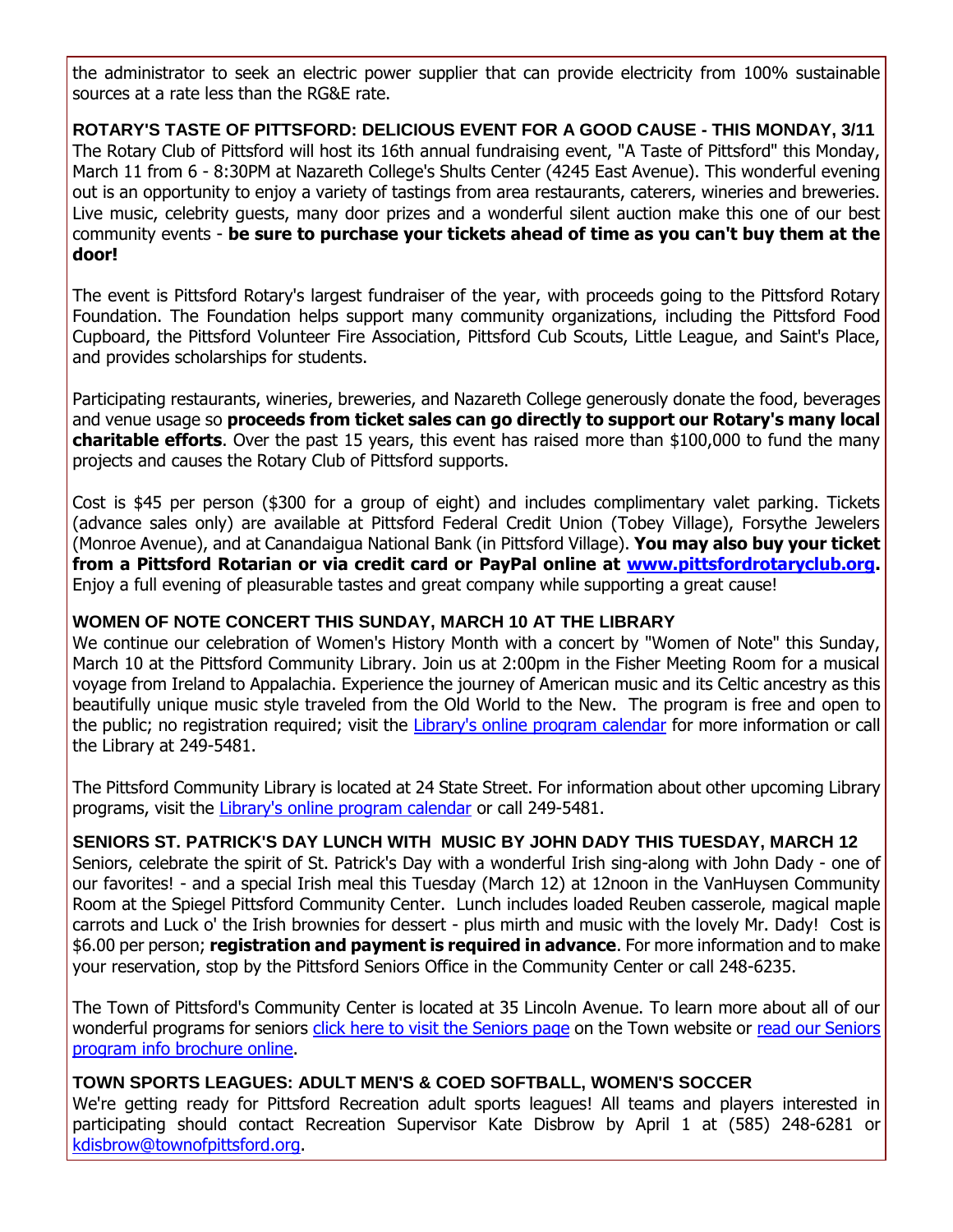Our Men's Adult Softball and Coed Adult Softball leagues run from June to August. The men's and coed softball leagues will be held on Monday nights and are limited to six teams each. Our Women's Adult Soccer league runs from June to August and takes place on Monday nights. The cost for each league is \$600 per team; participants must be age 18 or older. To register, or for more information, contact [Kate Disbrow](mailto:kdisbrow@townofpittsford.org?subject=Adult%20Sports%20Leagues) by April 1.

# **REMINDERS**

# **SEASONAL PARKING RESTRICTIONS IN EFFECT THROUGH APRIL 1, 2019**

In order to facilitate snow removal Town of Pittsford seasonal parking restrictions are in effect from November 15 (this Thursday) through April 1, 2019. Parking of any vehicle on public roads - including state highways and on the shoulder of all roads - is prohibited each year from November 15 through April 1 in all areas within the Town and outside of the Village. Please note violators may be ticketed or towed. Help us keep our roadways safe - during this time, please don't park on or along public roads outside of the Village.

# **EMERGENCY CLOSINGS INFORMATION**

In the case of major weather events or other emergencies, information about facility closings and program/event cancellations will be announced on the Town's website [www.townofpittsford.org,](http://townofpittsford.org/?utm_source=eNews+03-06-19&utm_campaign=eNews+02-27-19&utm_medium=email) [Facebook](https://www.facebook.com/pages/Town-of-Pittsford/139082619464200)  [page Town of Pittsford,](https://www.facebook.com/pages/Town-of-Pittsford/139082619464200) and [Twitter feed @pittsfordtown,](http://r20.rs6.net/tn.jsp?f=001rtdeGMvnc0WPK7x3BizKYy4JKud7sNyB0m965-B7x6eaGQzbnsyR9v0_z_ikHVxoZTnwFXn2L-mV2xWpfPr-EpJwJw61ydQ_ynNL7bckac2qShi0GMS8WB3fJHYgprrMaTkpYj2417djocOdEpVTWU-mvlXXpaTOPoHw8ReGLXVFO0-59x-FCw==&c=IOa_iES8aqyodb5EoCwUvaWSC-ruqj62fWi4Yh72Nrjbm0b_iARo0g==&ch=A9clFnUrDdLNR8htiFt83OBAwCB34RmQEELsbhGbDuh_IdCPXbE0AA==) as well as on local television and radio stations and Pittsford's [Cable Channel 12 government access station.](http://townofpittsford.org/home-channel12?utm_source=eNews+03-06-19&utm_campaign=eNews+02-27-19&utm_medium=email) Channel 12 announcements can be viewed live any time via the [Channel 12 page on the](http://townofpittsford.org/home-channel12?utm_source=eNews+03-06-19&utm_campaign=eNews+02-27-19&utm_medium=email) Town website.

# **ASL INTERPRETER AT TOWN BOARD MEETINGS**

The Town of Pittsford provides an American Sign Language interpreter at every meeting of the Pittsford Town Board, to interpret for those who need this service.

## **UPCOMING COMMUNITY ACTIVITIES IN PITTSFORD**

- [United Church of Pittsford Rise & Shine Community Breakfast,](http://r20.rs6.net/tn.jsp?f=001rtdeGMvnc0WPK7x3BizKYy4JKud7sNyB0m965-B7x6eaGQzbnsyR9tgjGaJsUo353MzDTZwFNRsyQyxHUKXutg7jwNF9X5bhevy1iiOSPA1GbJkws3e2OfoCwXNDRnjIsgNJsUaAqxzVUF_GkACeYP7Tg38qqJTwgxm74Od2zNYNNvsNAa2dWcKsAALAJT6cqv07ytxa0t-3-28J3nUem0eyBUTvxy-lseID99ZXBp0ybY7c7E4XO1oOfjyE7be6UfpNjTu1h_yKnVwbkN6pb-erGbl1xV_MhK1ZVhIb_9I=&c=IOa_iES8aqyodb5EoCwUvaWSC-ruqj62fWi4Yh72Nrjbm0b_iARo0g==&ch=A9clFnUrDdLNR8htiFt83OBAwCB34RmQEELsbhGbDuh_IdCPXbE0AA==) Saturday, 3/9, 8:00-10:00am, United Church of Pittsford, 123 South Main Street at Sunset Boulevard; all are welcome, breakfast is \$5.00 per person and includes pancakes served with maple syrup, whipped cream and blueberry topping, sausage links, scrambled eggs, coffee, tea, and juice; proceeds to benefit [Cameron](http://r20.rs6.net/tn.jsp?f=001rtdeGMvnc0WPK7x3BizKYy4JKud7sNyB0m965-B7x6eaGQzbnsyR9kdxWd3v0LP9gQAEqo40RRMVeajPCnrHQ5rJ9hdGZOBnK-BYEiqp8fL6ZFp5YtCMP1-ldFVF_8panFQtgPfbZIDZmE6VoadwO8PMEL8srxmjrvpOOTn43p9uszET7HT_4a-V9P7lnaTD8VtIYJIH4MC1EbxyWlPrxidOZqvz4_JSaDORbTIffXglqk2dIMiRuKZSZAwq2ylzsrzuBL1DXfkUFE0VZdsCnpxtbS9O0DXQOmdyqAgrqmI=&c=IOa_iES8aqyodb5EoCwUvaWSC-ruqj62fWi4Yh72Nrjbm0b_iARo0g==&ch=A9clFnUrDdLNR8htiFt83OBAwCB34RmQEELsbhGbDuh_IdCPXbE0AA==)  [Community Ministries, an Urban Outreach Community Center](http://r20.rs6.net/tn.jsp?f=001rtdeGMvnc0WPK7x3BizKYy4JKud7sNyB0m965-B7x6eaGQzbnsyR9kdxWd3v0LP9gQAEqo40RRMVeajPCnrHQ5rJ9hdGZOBnK-BYEiqp8fL6ZFp5YtCMP1-ldFVF_8panFQtgPfbZIDZmE6VoadwO8PMEL8srxmjrvpOOTn43p9uszET7HT_4a-V9P7lnaTD8VtIYJIH4MC1EbxyWlPrxidOZqvz4_JSaDORbTIffXglqk2dIMiRuKZSZAwq2ylzsrzuBL1DXfkUFE0VZdsCnpxtbS9O0DXQOmdyqAgrqmI=&c=IOa_iES8aqyodb5EoCwUvaWSC-ruqj62fWi4Yh72Nrjbm0b_iARo0g==&ch=A9clFnUrDdLNR8htiFt83OBAwCB34RmQEELsbhGbDuh_IdCPXbE0AA==) in the Lyell-Otis neighborhood of Rochester - 98% of whose residents live in poverty. The breakfast is held the second Saturday of each month from October through June, benefiting a different charity each time. More info 586- 6870 or email [ucpittsford@gmail.com.](mailto:ucpittsford@gmail.com?subject=Rise%20and%20Shine%20Pancake%20Breakfast)
- [Taste of Pittsford,](http://r20.rs6.net/tn.jsp?f=001rtdeGMvnc0WPK7x3BizKYy4JKud7sNyB0m965-B7x6eaGQzbnsyR9jKEbQjMasyuRmXAjtImzvVwDYSQvSsX5WGlQ1HZuKMUq1pmMT_dAY7tCCBvaQi-sRoglPI0AgdkL8WtjjMegwkGuRPvXJEufwczSe6nLa_zfUjRF0UP_HkklxZkWTMLVOcVRrNJBQl9fDKJ7rrNKVgZcONuTCLeBlk0raCTEwWZCH5h0A8mXw58CU1k_8zHiIhcOl6LRcXYIj72b9AbzFsCE-ofCE2snN4DBUpvXgFNwKKPw3ifGcF9M0GjPXferw==&c=IOa_iES8aqyodb5EoCwUvaWSC-ruqj62fWi4Yh72Nrjbm0b_iARo0g==&ch=A9clFnUrDdLNR8htiFt83OBAwCB34RmQEELsbhGbDuh_IdCPXbE0AA==) Monday, 3/11, 6-8:30PM, Nazareth College's Shults Center, 4245 East Avenue; featuring a variety of tastings from area restaurants, caterers, wineries and breweries plus live music, door prizes and silent auction; proceeds to benefit Rotary's many local charitable efforts. Advance ticket sales only; more information and tickets online at [www.pittsfordrotaryclub.org](http://r20.rs6.net/tn.jsp?f=001rtdeGMvnc0WPK7x3BizKYy4JKud7sNyB0m965-B7x6eaGQzbnsyR9jKEbQjMasyuRmXAjtImzvVwDYSQvSsX5WGlQ1HZuKMUq1pmMT_dAY7tCCBvaQi-sRoglPI0AgdkL8WtjjMegwkGuRPvXJEufwczSe6nLa_zfUjRF0UP_HkklxZkWTMLVOcVRrNJBQl9fDKJ7rrNKVgZcONuTCLeBlk0raCTEwWZCH5h0A8mXw58CU1k_8zHiIhcOl6LRcXYIj72b9AbzFsCE-ofCE2snN4DBUpvXgFNwKKPw3ifGcF9M0GjPXferw==&c=IOa_iES8aqyodb5EoCwUvaWSC-ruqj62fWi4Yh72Nrjbm0b_iARo0g==&ch=A9clFnUrDdLNR8htiFt83OBAwCB34RmQEELsbhGbDuh_IdCPXbE0AA==) or purchase at Forsythe Jeweler, Pittsford Federal Credit Union, or Canandaigua National Bank.
- [Village](http://www.villageofpittsford.org/) Board Meeting Tuesday, 3/12, 7:00PM, Pittsford Village Hall, 21 North Main Street.
- [Women's Club of Pittsford](http://www.womensclubofpittsford.org/) Thursday, 3/14, 6:30PM, Spiegel Pittsford Community Center, Room 107; regular meeting and presentation: Life in the Fast Lane Travelogue by Lisa Wemett and Terry Mulee.
- [Pittsford Chamber of Commerce State of the Town, Village and School District,](http://r20.rs6.net/tn.jsp?f=001rtdeGMvnc0WPK7x3BizKYy4JKud7sNyB0m965-B7x6eaGQzbnsyR9tfP1uxefKkRxWhUHJ2uE7uH2cP81cK2b1l3Ze_U02gEh0wNiV8IYUHXuRsYZuW0mQQ0vx-0iuAsOJeSfiHV4IWNIHD9xTzCA76eRTPZ965HZdZdGSKvyHk8r-_AiWEFwcrg0c0OWbTn7SB8SYKNNfDVr_rPvi8GaYpFLDjdVJKi3dGTRIz75J2LqRyq7lhxT7MNb73D7Eo8IQ_HGQ9mCw4k0ImpeSBJav0dYA40OArWHqpXW8m8cugomyDonOC_GOIKpUF1yFYj-Mj2ffR3IW9s_4shRlt8VniQf4QRIqWb0uNZxiKopr4=&c=IOa_iES8aqyodb5EoCwUvaWSC-ruqj62fWi4Yh72Nrjbm0b_iARo0g==&ch=A9clFnUrDdLNR8htiFt83OBAwCB34RmQEELsbhGbDuh_IdCPXbE0AA==) featuring Pittsford Town Supervisor Bill Smith, Pittsford Village Mayor Bob Corby and Pittsford Schools Superintendent Mike Pero, Tuesday, 3/19, 7:30 doors open, 7:45am breakfast, 8:00am presentation, Cloverwood Senior Living, One Sinclair Drive; free to Chamber members, \$20 each for all others, register online [here](http://r20.rs6.net/tn.jsp?f=001rtdeGMvnc0WPK7x3BizKYy4JKud7sNyB0m965-B7x6eaGQzbnsyR9tfP1uxefKkRHx5bLSRWcAyxRGD35-YrgcsaIPCKROZUgtR1xax8hpOiteo9MNnosrO5230CnNM0kQWQokj9mo86o9rfO5SMt-2TPOV5UqqX8fbBr4Ub8qMWJTkFX1SyJJry-WyNoyMqEzPzhDp8LWs7BYpUczC1oi9wBXgpnEJxpcqREvl-UWIWElSmBx0YDQYcWbq9T4scIDYTCRBFM8_UoqNLofmWSyuChaZOPrJbfkBBICx4M919kHVnu90RKkJKcRxp5emaHHrsNE_tIFFRfQJjAJX_U6YrBfQZKhJotpw_jNTDyCfEi-sJpTB2C0Zn8Y0X02NQPaL59nC8AMIvU3rUqW8mwbdJgaz2un4G6knOzK3eQTFenVcxLpdQ5upZJ0VV0_oZiiHl3OZo1ZfRZ4usTV5jpjRWN423gSQJ3uLZilevacrc3R9RWzagTA==&c=IOa_iES8aqyodb5EoCwUvaWSC-ruqj62fWi4Yh72Nrjbm0b_iARo0g==&ch=A9clFnUrDdLNR8htiFt83OBAwCB34RmQEELsbhGbDuh_IdCPXbE0AA==) (advance registration required), more info at [www.pittsfordchamber.org](http://r20.rs6.net/tn.jsp?f=001rtdeGMvnc0WPK7x3BizKYy4JKud7sNyB0m965-B7x6eaGQzbnsyR9vQhLU4ByuiyZyPgtceepzjIjv7tFcEGFg3YdY90bvmFUygqk9Cb0YwZ9w0CM5jaE5eGLwX-OKVHAI8Z7qGgO3qTkVtrG2bEvfaE18bicL8DVSnDwzzlsqqitywP9KcKjb3TJctO_zZtUO6evtDrSYQYWatONDoi0ZCr9xMCfzwyiRb0CbXCSdXZo1OVIn92dVjYKa1FotZilf3JveK9_HeIrB9YuRbQlx2rwfVax9vwROrf3LzxbeA=&c=IOa_iES8aqyodb5EoCwUvaWSC-ruqj62fWi4Yh72Nrjbm0b_iARo0g==&ch=A9clFnUrDdLNR8htiFt83OBAwCB34RmQEELsbhGbDuh_IdCPXbE0AA==) or (585) 310-2004.